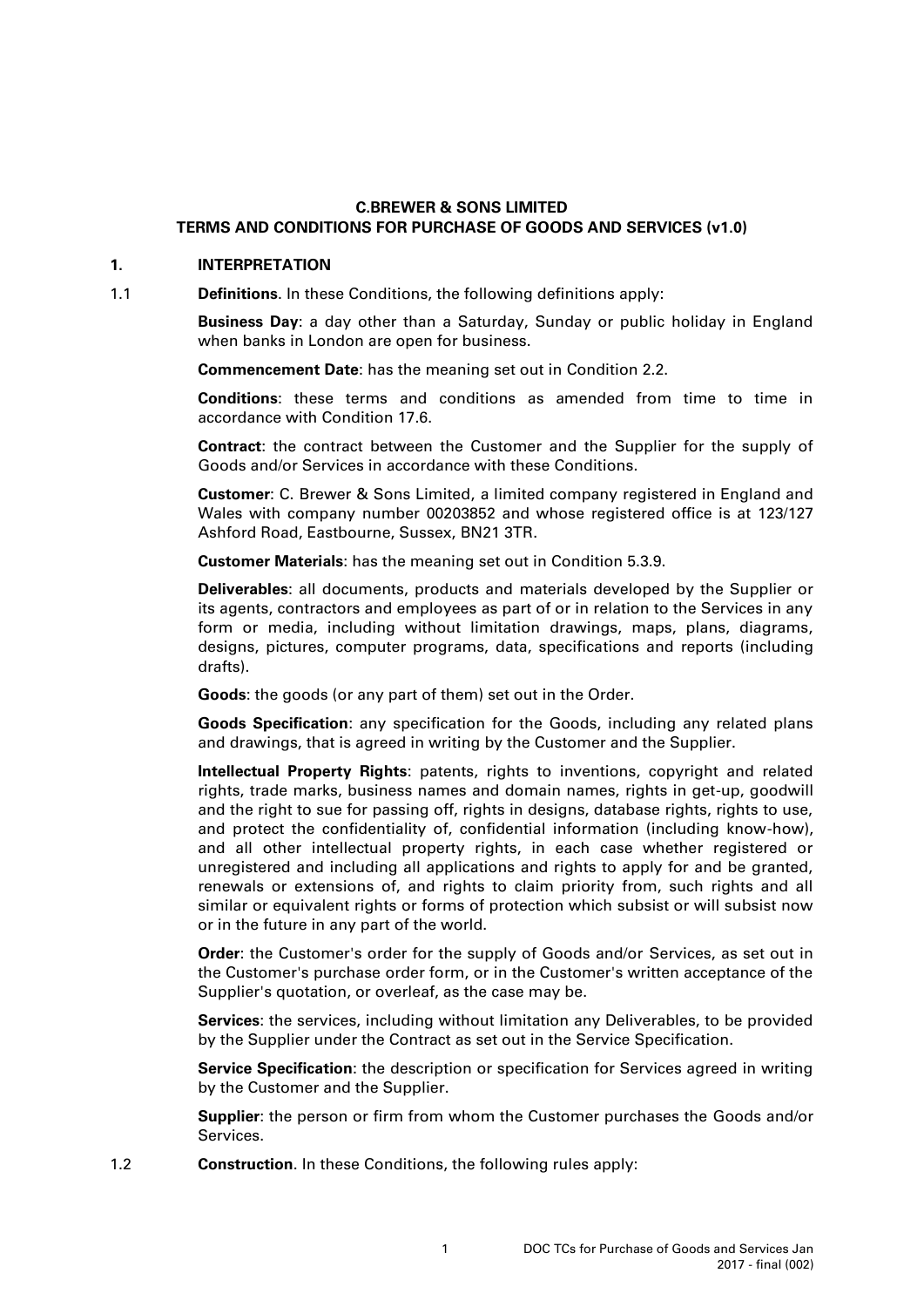- 1.2.1 a **person** includes a natural person, corporate or unincorporated body (whether or not having separate legal personality);
- 1.2.2 a references to a party includes its personal representatives, successors or permitted assigns;
- 1.2.3 a reference to a statute or statutory provision is a reference to such statute or statutory provision as amended or re-enacted and includes any subordinate legislation made under that statute or statutory provision, as amended or reenacted;
- 1.2.4 any phrase introduced by the terms **including**, **include**, **in particular** or any similar expression shall be construed as illustrative and shall not limit the sense of the words preceding those terms; and
- 1.2.5 a reference to **writing** or **written** includes e-mail but not fax.

## **2. BASIS OF CONTRACT**

- 2.1 The Order constitutes an offer by the Customer to purchase Goods and/or Services from the Supplier in accordance with these Conditions.
- <span id="page-1-0"></span>2.2 The Order shall be deemed to be accepted on the earlier of:
- 2.2.1 the Supplier issuing written acceptance of the Order; or
- 2.2.2 any act by the Supplier consistent with fulfilling the Order,

at which point and on which date the Contract shall come into existence (**Commencement Date**).

- 2.3 These Conditions apply to the Contract to the exclusion of any other terms that the Supplier seeks to impose or incorporate, or which are implied by trade, custom, practice or course of dealing.
- 2.4 All of these Conditions shall apply to the supply of both Goods and Services except where the application to one or the other is specified.

### **3. SUPPLY OF GOODS**

- <span id="page-1-1"></span>3.1 The Supplier shall ensure that the Goods shall:
- 3.1.1 correspond with their description and any applicable Goods Specification;
- 3.1.2 be of satisfactory quality (within the meaning of the Sale of Goods Act 1979) and fit for any purpose held out by the Supplier or made known to the Supplier by the Customer, expressly or by implication, and in this respect the Customer relies on the Supplier's skill and judgment;
- 3.1.3 where applicable, be free from defects in design, materials and workmanship and remain so for 12 months after delivery; and
- 3.1.4 comply with all applicable statutory and regulatory requirements relating to the manufacture, labelling, packaging, storage, handling and delivery of the Goods.
- 3.2 The Supplier shall ensure that at all times it has and maintains all the licences, permissions, authorisations, consents and permits that it needs to carry out its obligations under the Contract in respect of the Goods.
- 3.3 The Customer shall have the right to inspect and test the Goods at any time before delivery.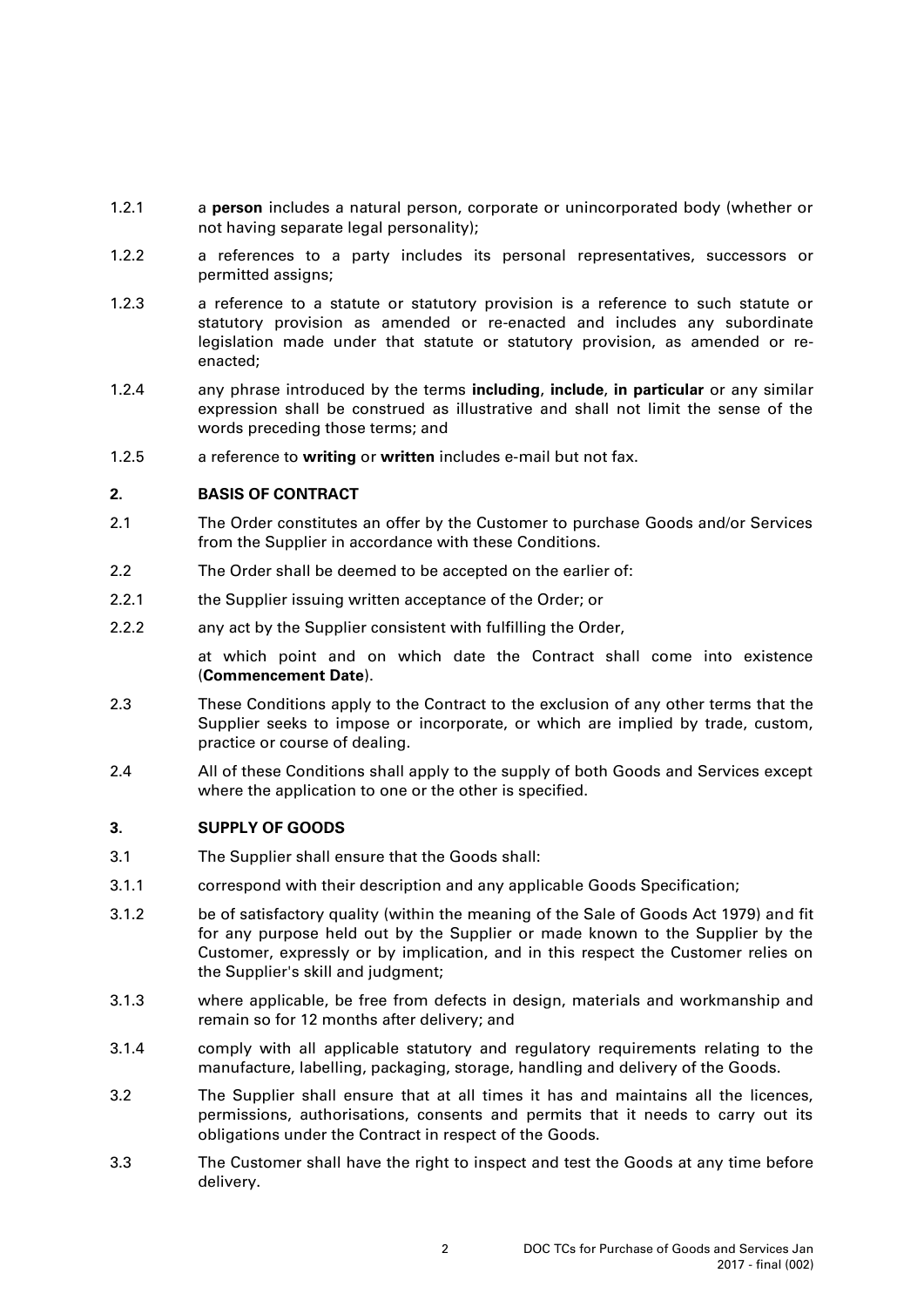- 3.4 If following such inspection or testing the Customer considers that the Goods do not conform or are unlikely to comply with the Supplier's undertakings at Condition [3.1,](#page-1-1) the Customer shall inform the Supplier and the Supplier shall immediately take such remedial action as is necessary to ensure compliance.
- 3.5 Notwithstanding any such inspection or testing, the Supplier shall remain fully responsible for the Goods and any such inspection or testing shall not reduce or otherwise affect the Supplier's obligations under the Contract, and the Customer shall have the right to conduct further inspections and tests after the Supplier has carried out its remedial actions.

## **4. DELIVERY OF GOODS**

- 4.1 The Supplier shall ensure that:
- 4.1.1 the Goods are properly packed and secured in such manner as to enable them to reach their destination in good condition;
- 4.1.2 each delivery of the Goods is accompanied by a delivery note which shows the date of the Order, the Order number (if any), the type and quantity of the Goods (including the code number of the Goods (where applicable)), special storage instructions (if any) and, if the Goods are being delivered by instalments, the outstanding balance of Goods remaining to be delivered; and
- 4.1.3 if the Supplier requires the Customer to return any packaging material for the Goods to the Supplier, that fact is clearly stated on the delivery note. Any such packaging material shall only be returned to the Supplier at the cost of the Supplier.
- 4.2 The Supplier shall deliver the Goods:
- 4.2.1 on the date specified in the Order or, if no such date is specified, then within fourteen days of the date of the Order;
- 4.2.2 to such location as is set out in the Order or as instructed by the Customer before delivery (**Delivery Location**);
- 4.2.3 during the Customer's normal hours of business, or as instructed by the Customer.
- 4.3 Delivery of the Goods shall be completed on the completion of unloading of the Goods at the Delivery Location.
- 4.4 If the Supplier:
- 4.4.1 delivers less than 95 per cent of the quantity of Goods ordered, the Customer may reject the Goods; or
- 4.4.2 delivers more than 105 per cent of the quantity of Goods ordered, the Customer may at its sole discretion reject the Goods or the excess Goods,

and any rejected Goods shall be returnable at the Supplier's risk and expense. If the Supplier delivers more or less than the quantity of Goods ordered, and the Customer accepts the delivery, a pro rata adjustment shall be made to the invoice for the Goods.

4.5 The Supplier shall not deliver the Goods in instalments without the Customer's prior written consent. Where it is agreed that the Goods are delivered by instalments, they may be invoiced and paid for separately. However, failure by the Supplier to deliver any one instalment on time or at all or any defect in an instalment shall entitle the Customer to the remedies set out in Condition [6.1.](#page-3-1)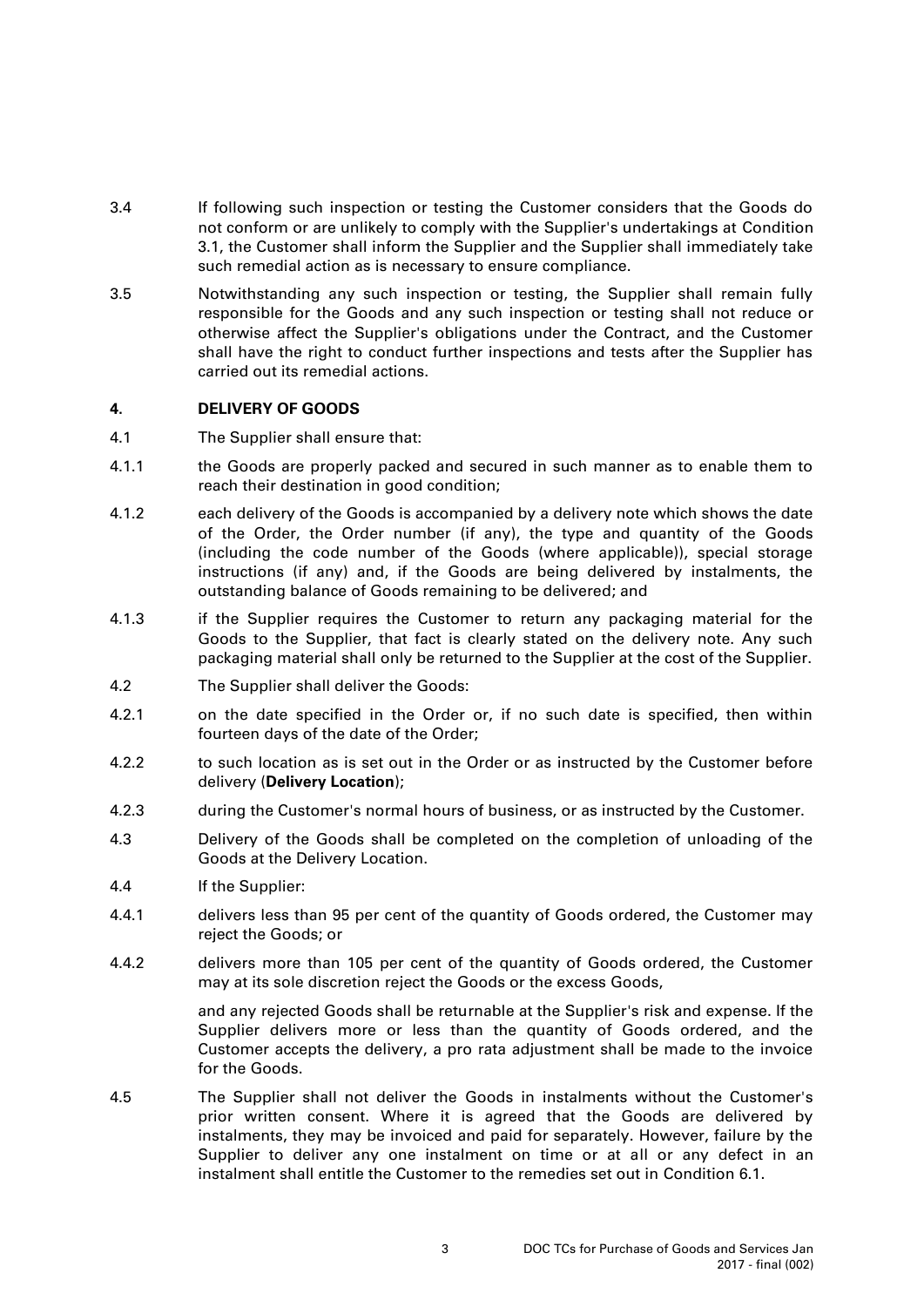4.6 Title and risk in the Goods shall pass to the Customer on completion of delivery.

# **5. SUPPLY OF SERVICES**

- 5.1 The Supplier shall from the Commencement Date or such other date as is set out in the Order and for the duration of this Contract provide the Services to the Customer in accordance with the terms of the Contract.
- 5.2 The Supplier shall meet any performance dates for the Services specified in the Order or notified to the Supplier by the Customer.
- 5.3 In providing the Services, the Supplier shall:
- 5.3.1 co-operate with the Customer in all matters relating to the Services, and comply with all instructions of the Customer:
- 5.3.2 perform the Services with the best care, skill and diligence in accordance with best practice in the Supplier's industry, profession or trade;
- 5.3.3 use personnel who are suitably skilled and experienced to perform tasks assigned to them, and in sufficient number to ensure that the Supplier's obligations are fulfilled in accordance with this Contract;
- 5.3.4 ensure that the Services and Deliverables will conform with all descriptions and specifications set out in the Service Specification, and that the Deliverables shall be fit for any purpose expressly or impliedly made known to the Supplier by the Customer;
- 5.3.5 provide all equipment, tools and vehicles and such other items as are required to provide the Services;
- 5.3.6 use the best quality goods, materials, standards and techniques, and ensure that the Deliverables, and all goods and materials supplied and used in the Services or transferred to the Customer, will be free from defects in workmanship, installation and design;
- 5.3.7 obtain and at all times maintain all necessary licences and consents, and comply with all applicable laws and regulations;
- 5.3.8 observe all health and safety rules and regulations and any other security requirements that apply at any of the Customer's premises;
- <span id="page-3-0"></span>5.3.9 hold all materials, equipment and tools, drawings, specifications and data supplied by the Customer to the Supplier (**Customer Materials**) in safe custody at its own risk, maintain the Customer Materials in good condition until returned to the Customer, and not dispose or use the Customer Materials other than in accordance with the Customer's written instructions or authorisation; and
- 5.3.10 not do or omit to do anything which may cause the Customer to lose any licence, authority, consent or permission upon which it relies for the purposes of conducting its business, and the Supplier acknowledges that the Customer may rely or act on the Services.

# **6. CUSTOMER REMEDIES**

<span id="page-3-1"></span>6.1 If the Supplier fails to deliver the Goods and/or perform the Services by the applicable date, the Customer shall, without limiting its other rights or remedies, have one or more of the following rights: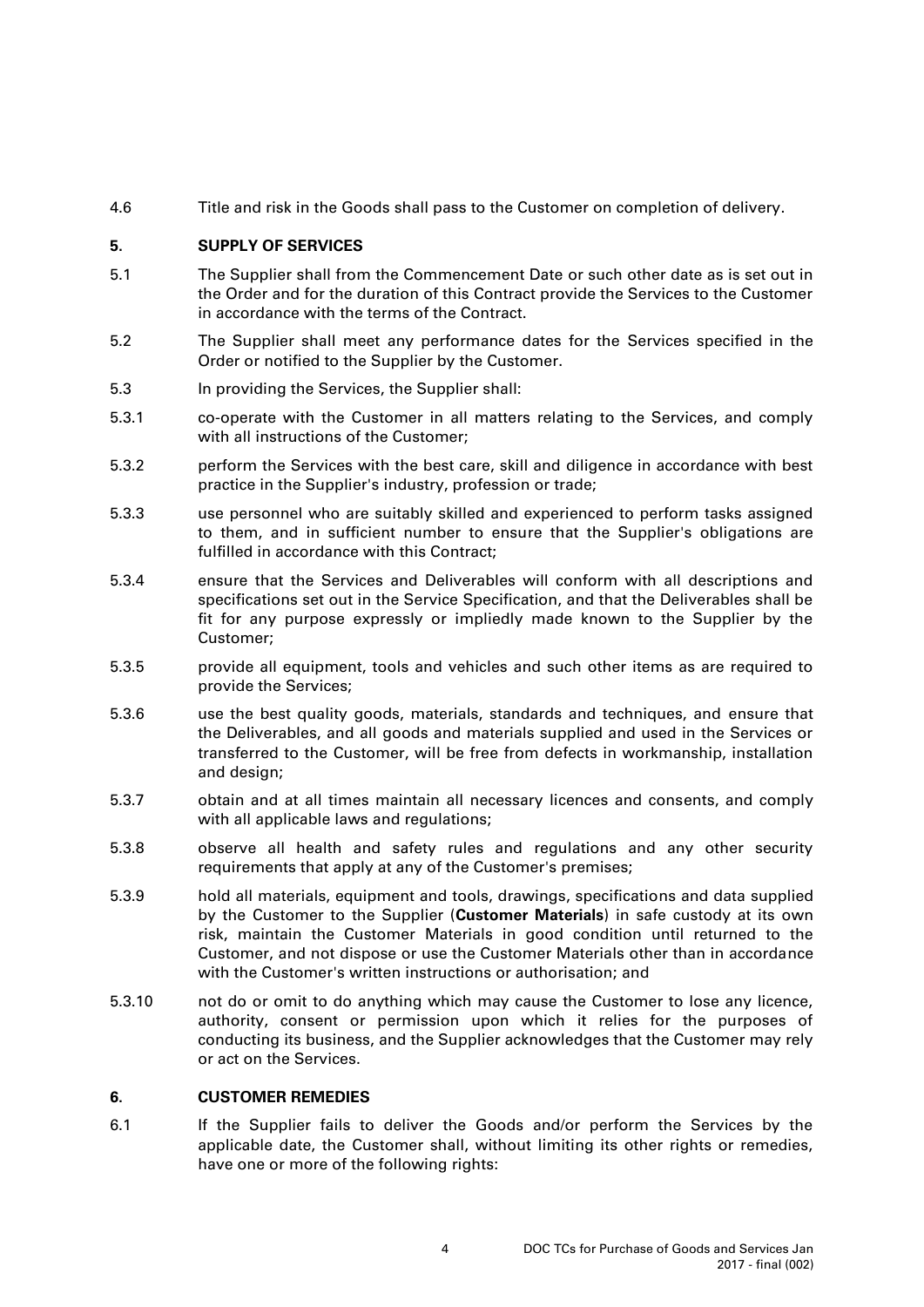- 6.1.1 to terminate the Contract with immediate effect by giving written notice to the Supplier;
- 6.1.2 to refuse to accept any subsequent performance of the Services and/or delivery of the Goods which the Supplier attempts to make;
- 6.1.3 to recover from the Supplier any costs incurred by the Customer in obtaining substitute goods and/or services from a third party;
- 6.1.4 where the Customer has paid in advance for Services that have not been provided by the Supplier and/or Goods which have not been delivered by the Supplier, to have such sums refunded by the Supplier; and
- 6.1.5 to claim damages for any additional costs, loss or expenses incurred by the Customer which are in any way attributable to the Supplier's failure to meet such dates.
- <span id="page-4-0"></span>6.2 If the Goods are not delivered by the applicable date, the Customer may, at its option, claim or deduct 5 (five) per cent of the price of the Goods for each week's delay in delivery by way of liquidated damages, up to a maximum of 20 (twenty) per cent of the total price of the Goods. If the Customer exercises its rights under this Condition [6.2](#page-4-0) it shall not be entitled to any of the remedies set out in Condition [6.1](#page-3-1) in respect of the Goods' late delivery.
- 6.3 If the Supplier has delivered Goods that do not comply with the undertakings set out in Condition [3.1,](#page-1-1) then, without limiting its other rights or remedies, the Customer shall have one or more of the following rights, whether or not it has accepted the Goods:
- 6.3.1 to reject the Goods (in whole or in part) whether or not title has passed and to return them to the Supplier at the Supplier's own risk and expense;
- 6.3.2 to terminate the Contract with immediate effect by giving written notice to the Supplier;
- 6.3.3 to require the Supplier to repair or replace the rejected Goods, or to provide a full refund of the price of the rejected Goods (if paid);
- 6.3.4 to refuse to accept any subsequent delivery of the Goods which the Supplier attempts to make;
- 6.3.5 to recover from the Supplier any expenditure incurred by the Customer in obtaining substitute goods from a third party; and
- 6.3.6 to claim damages for any additional costs, loss or expenses incurred by the Customer arising from the Supplier's failure to supply Goods in accordance with Condition [3.1.](#page-1-1)
- 6.4 These Conditions shall extend to any substituted or remedial services and/or repaired or replacement goods supplied by the Supplier.
- 6.5 The Customer's rights under this Contract are in addition to its rights and remedies implied by statute and common law.

### **7. CUSTOMER'S OBLIGATIONS**

- 7.1 The Customer shall:
- 7.1.1 provide the Supplier with reasonable access at reasonable times to the Customer's premises for the purpose of providing the Services; and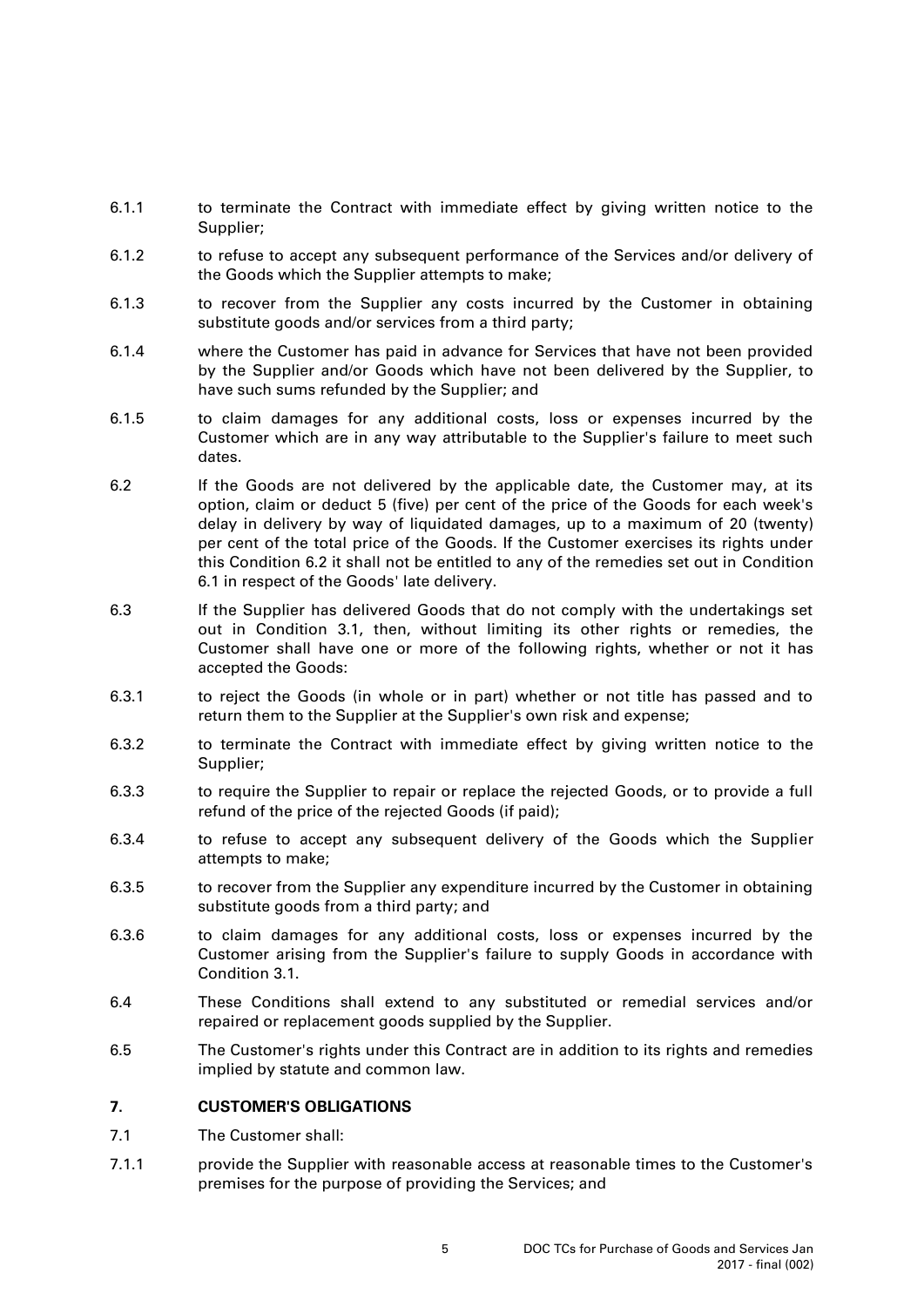7.1.2 provide such information as the Supplier may reasonably request for the provision of the Services and the Customer considers reasonably necessary for the purpose of providing the Services.

### **8. CHARGES AND PAYMENT**

- 8.1 The price for the Goods:
- 8.1.1 shall be the price set out in the Order, or if no price is quoted, the price set out in the Supplier's published price list in force at the Commencement Date; and
- 8.1.2 shall be inclusive of the costs of packaging, insurance and carriage of the Goods, unless otherwise agreed in writing by the Customer. No extra charges shall be effective unless agreed in writing and signed by the Customer.
- 8.2 The charges for the Services shall be set out in the Order, and shall be the full and exclusive remuneration of the Supplier in respect of the performance of the Services. Unless otherwise agreed in writing by the Customer, the charges shall include every cost and expense of the Supplier directly or indirectly incurred in connection with the performance of the Services.
- 8.3 In respect of Goods, the Supplier shall invoice the Customer on or at any time after completion of delivery. In respect of Services, the Supplier shall invoice the Customer on completion of the Services. Each invoice shall include such supporting information required by the Customer to verify the accuracy of the invoice, including but not limited to the relevant purchase order number.
- 8.4 In consideration of the supply of Goods and/or Services by the Supplier, the Customer shall pay the invoiced amounts within 30 (thirty) days of the date of a correctly rendered invoice to a bank account nominated in writing by the Supplier.
- 8.5 All amounts payable by the Customer under the Contract are exclusive of amounts in respect of valued added tax chargeable from time to time (**VAT**). Where any taxable supply for VAT purposes is made under the Contract by the Supplier to the Customer, the Customer shall, on receipt of a valid VAT invoice from the Supplier, pay to the Supplier such additional amounts in respect of VAT as are chargeable on the supply of the Goods and/or Services at the same time as payment is due for the supply of the Goods and/or Services.
- <span id="page-5-0"></span>8.6 If a party fails to make any payment due to the other party under the Contract by the due date for payment, then the defaulting party shall pay interest on the overdue amount at the rate of 2% per annum above Barclays Bank plc's base rate from time to time. Such interest shall accrue on a daily basis from the due date until the date of actual payment of the overdue amount, whether before or after judgment. The defaulting party shall pay the interest together with the overdue amount. This Condition [8.6](#page-5-0) shall not apply to payments that the defaulting party disputes in good faith.
- 8.7 The Supplier shall maintain complete and accurate records of the time spent and materials used by the Supplier in providing the Services, and the Supplier shall allow the Customer to inspect such records at all reasonable times on request.
- 8.8 The Customer may at any time, without limiting any of its other rights or remedies, set off any liability of the Supplier to the Customer against any liability of the Customer to the Supplier, whether either liability is present or future, liquidated or unliquidated, and whether or not either liability arises under the Contract.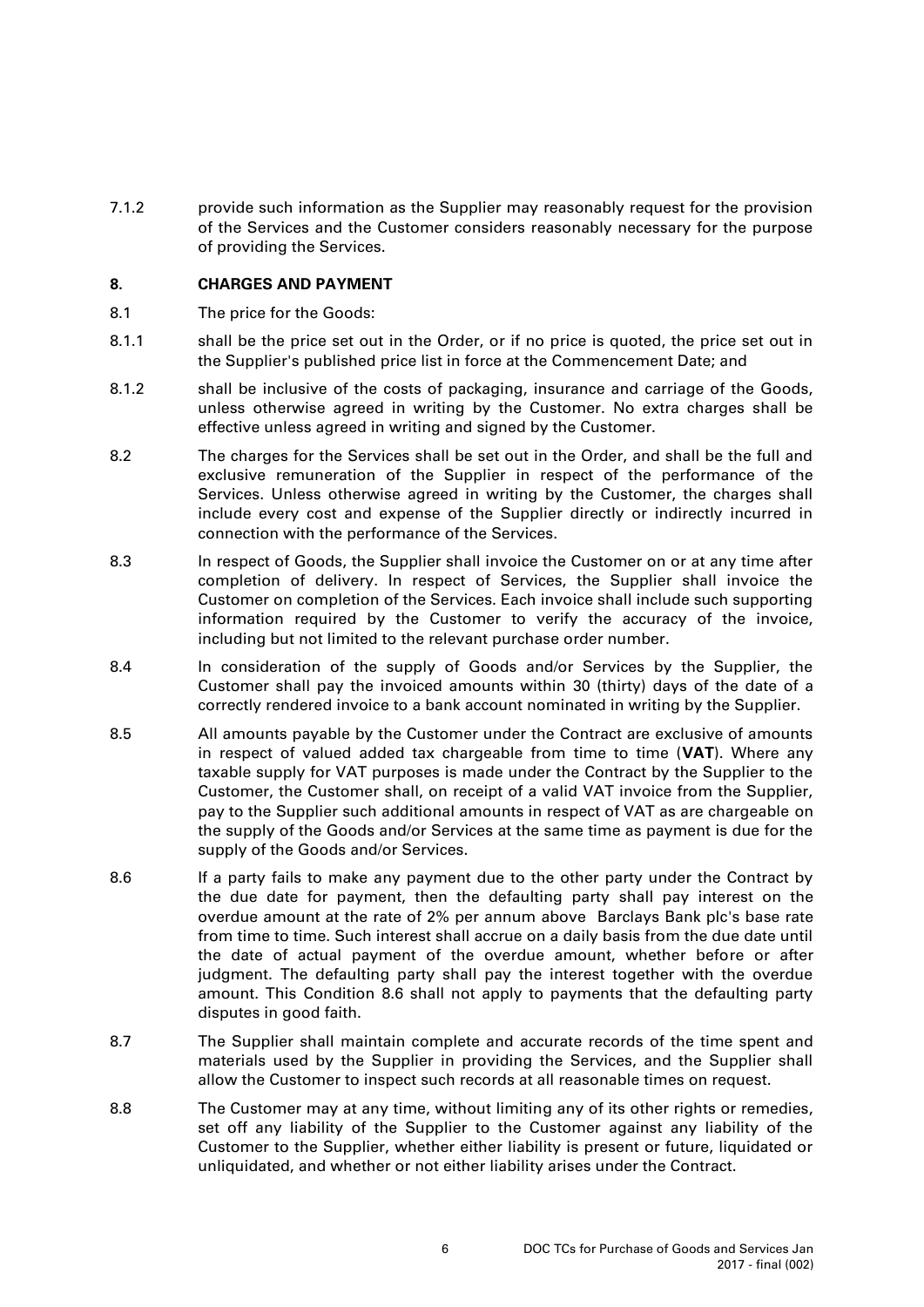# **9. INTELLECTUAL PROPERTY RIGHTS**

- 9.1 In respect of the Goods and any goods that are transferred to the Customer as part of the Services under this Contract, including without limitation the Deliverables or any part of them, the Supplier warrants that it has full clear and unencumbered title to all such items, and that at the date of delivery of such items to the Customer, it will have full and unrestricted rights to sell and transfer all such items to the Customer.
- <span id="page-6-0"></span>9.2 The Supplier assigns to the Customer, with full title guarantee and free from all third party rights, all Intellectual Property Rights in the products of the Services, including for the avoidance of doubt the Deliverables.
- 9.3 The Supplier shall obtain waivers of all moral rights in the products, including for the avoidance of doubt the Deliverables, of the Services to which any individual is now or may be at any future time entitled under Chapter IV of Part I of the Copyright Designs and Patents Act 1988 or any similar provisions of law in any jurisdiction.
- 9.4 The Supplier shall, promptly at the Customer's request, do (or procure to be done) all such further acts and things and the execution of all such other documents as the Customer may from time to time require for the purpose of securing for the Customer the full benefit of the Contract, including all right, title and interest in and to the Intellectual Property Rights assigned to the Customer in accordance with Condition [9.2.](#page-6-0)
- 9.5 All Customer Materials are the exclusive property of the Customer.

# <span id="page-6-1"></span>**10. INDEMNITY**

- 10.1 The Supplier shall keep the Customer indemnified against all liabilities, costs, expenses, damages and losses (including but not limited to any direct, indirect or consequential losses, loss of profit, loss of reputation and all interest, penalties and legal costs (calculated on a full indemnity basis) and all other professional costs and expenses) suffered incurred by the Customer as a result of or in connection with:
- 10.1.1 any claim made against the Customer for actual or alleged infringement of a third party's intellectual property rights arising out of, or in connection with, the manufacture, supply or use of the Goods, or receipt, use or supply of the Services, to the extent that the claim is attributable to the acts or omissions of the Supplier, its employees, agents or subcontractors;
- 10.1.2 any claim made against the Customer by a third party for death, personal injury or damage to property arising out of, or in connection with, defects in Goods, to the extent that the defects in the Goods are attributable to the acts or omissions of the Supplier, its employees, agents or subcontractors; and
- 10.1.3 any claim made against the Customer by a third party arising out of or in connection with the supply of the Goods or the Services, to the extent that such claim arises out of the breach, negligent performance or failure or delay in performance of the Contract by the Supplier, its employees, agents or subcontractors.
- 10.2 This Condition [10](#page-6-1) shall survive termination of the Contract.

# **11. INSURANCE**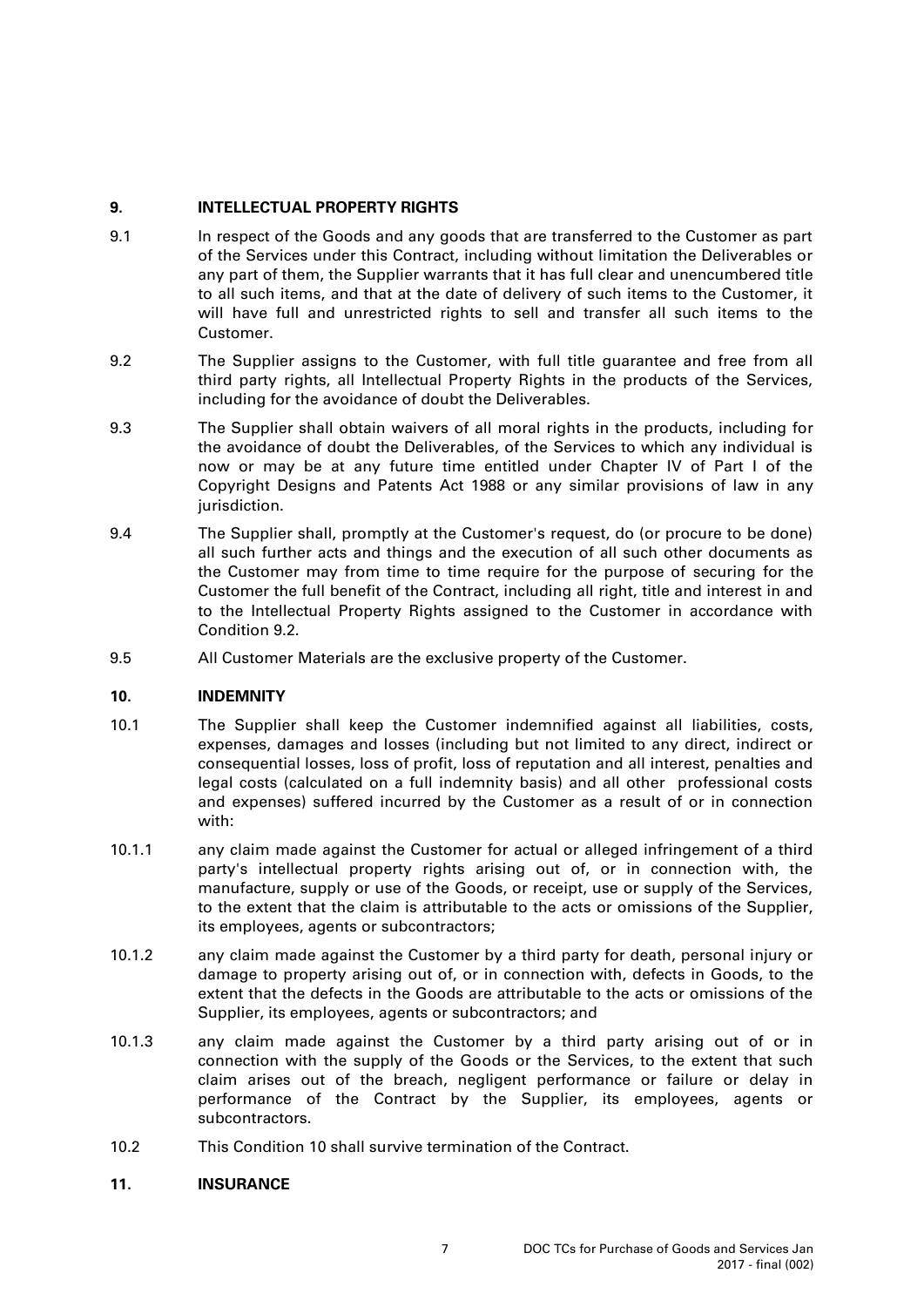During the term of the Contract and for a period of three years thereafter, the Supplier shall maintain in force, with a reputable insurance company, professional indemnity insurance, product liability insurance and public liability insurance to cover the liabilities that may arise under or in connection with the Contract, and shall, on the Customer's request, produce both the insurance certificate giving details of cover and the receipt for the current year's premium in respect of each insurance.

## <span id="page-7-0"></span>**12. CONFIDENTIALITY**

- 12.1 A party (**receiving party**) shall keep in strict confidence all technical or commercial know-how, specifications, inventions, processes or initiatives which are of a confidential nature and have been disclosed to the receiving party by the other party (**disclosing party**), its employees, agents or subcontractors, and any other confidential information concerning the disclosing party's business, its products and services which the receiving party may obtain. The receiving party shall only disclose such confidential information to those of its employees, agents and subcontractors who need to know it for the purpose of discharging the receiving party's obligations under the Contract, and shall ensure that such employees, agents and subcontractors comply with the obligations set out in this Condition [12](#page-7-0) as though they were a party to the Contract. The receiving party may also disclose such of the disclosing party's confidential information as is required to be disclosed by law, any governmental or regulatory authority or by a court of competent jurisdiction.
- 12.2 This Condition [12](#page-7-0) shall survive termination of the Contract.

### **13. TERMINATION**

- 13.1 Without limiting its other rights or remedies, the Customer may terminate the Contract:
- 13.1.1 in respect of the supply of Services, by giving the Supplier one month's written notice; and
- 13.1.2 in respect of the supply of Goods, in whole or in part at any time before delivery with immediate effect by giving written notice to the Supplier, whereupon the Supplier shall discontinue all work on the Contract. The Customer shall pay the Supplier fair and reasonable compensation for any work in progress on the Goods at the time of termination, but such compensation shall not include loss of anticipated profits or any consequential loss; or
- 13.1.3 with immediate effect by giving written notice to the Supplier (being an individual) if the Supplier dies or, by reason of illness or incapacity (whether mental or physical), is incapable of managing his own affairs or becomes a patient under any mental health legislation.
- 13.2 Without limiting its other rights or remedies, the Supplier may terminate the Contract by giving the Customer one month's written notice.
- 13.3 In any of the circumstances in these Conditions in which a party may terminate the Contract, where both Goods and Services are supplied, that party may terminate the Contract in respect of the Goods, or in respect of the Services, and the Contract shall continue in respect of the remaining supply.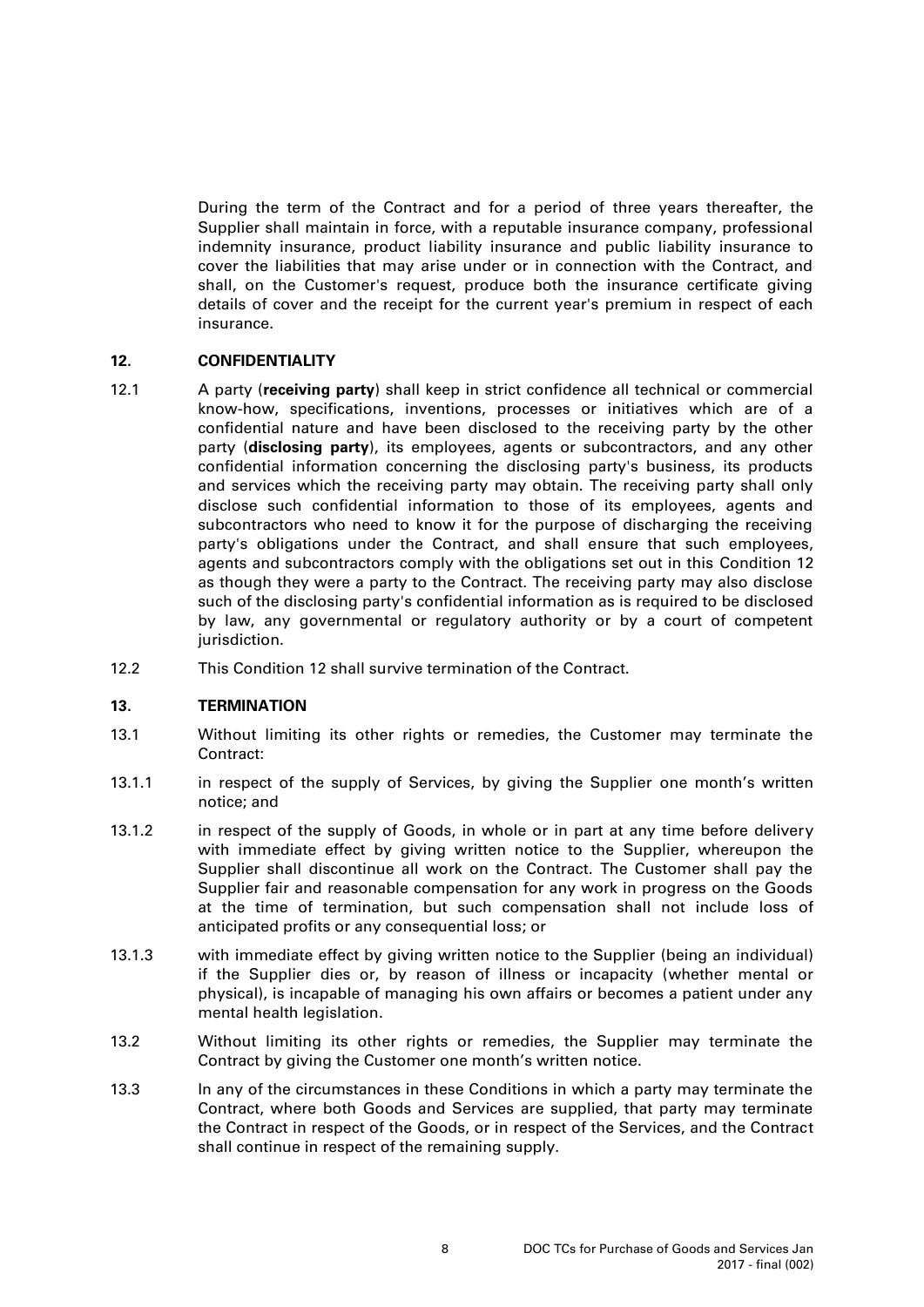- 13.4 Without limiting its other rights or remedies, either party may terminate the Contract with immediate effect by giving written notice to the other party if:
- 13.4.1 the other party commits a material breach of the terms of the Contract and (if such a breach is remediable) fails to remedy that breach within 10 days of receipt of notice in writing to do so;
- 13.4.2 the other party repeatedly breaches any of the terms of the Contract in such a manner as to reasonably justify the opinion that its conduct is inconsistent with it having the intention or ability to give effect to the terms of the Contract;
- 13.4.3 the other party becomes insolvent or if an order is made or a resolution is passed for its winding up (other than voluntarily for the purposes of solvent amalgamation or reconstruction), or if an administrator, administrative receiver or receiver is appointed in respect of the whole or any part of its assets or business, or if it makes any composition with its creditors or takes or suffers any similar or analogous action in consequence of debt, in any jurisdiction; or
- 13.4.4 the other party suspends or ceases, or threatens to suspend, or cease, to carry on all or a substantial part of its business.
- 13.5 Termination of the Contract, however arising, shall not affect any of the parties' rights and remedies that have accrued as at termination.
- 13.6 Conditions which expressly or by implication survive termination of the Contract shall continue in full force and effect.

### **14. CONSEQUENCES OF TERMINATION**

On termination of the Contract for any reason, the Supplier shall immediately deliver to the Customer all Deliverables whether or not then complete, and return all Customer Materials. If the Supplier fails to do so, then the Customer may enter the Supplier's premises and take possession of them. Until they have been returned or delivered, the Supplier shall be solely responsible for their safe keeping and will not use them for any purpose not connected with this Contract.

### **15. FORCE MAJEURE**

- 15.1 Neither party shall be in breach of the Contract nor liable for delay in performing, or failure to perform, any of its obligations under it if such a delay or failure result from an event, circumstances or cause beyond its reasonable control (**Force Majeure Event**).
- 15.2 The Supplier shall use all reasonable endeavours to mitigate the effect of a Force Majeure Event on the performance of its obligations.
- 15.3 If a Force Majeure Event prevents, hinders or delays the Supplier's performance of its obligations for a continuous period of more than 10 Business Days, the Customer may terminate the Contract immediately by giving written notice to the Supplier.

## <span id="page-8-1"></span>**16. NOTICES**

<span id="page-8-0"></span>16.1 Any notice or other communication given to a party under or in connection with the Contract shall be in writing, addressed to that party at its registered office (if it is a company) or its principal place of business (in any other case) or such other address as that party may have specified to the other party in writing in accordance